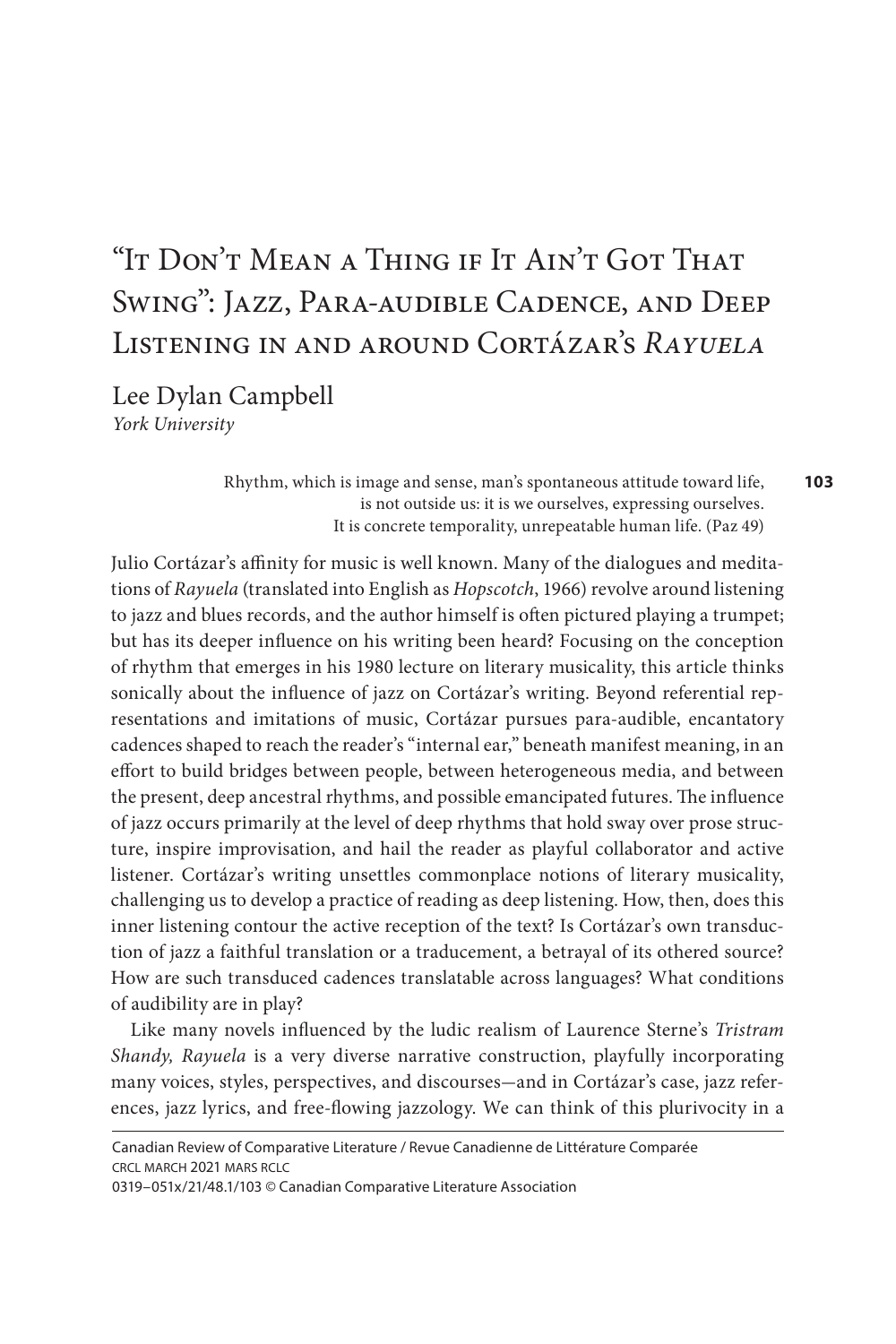**104**  spirit of playfulness, since, as the Duke Ellington standard says, *"It don't mean a*  Bakhtinian way: the novel is an assemblage of heterogeneous voices, a polyglossia of discourses and levels of social speech, including many intertextual references, quoted song lyrics, found texts, and entire pages of borrowed writing, all brought into play in an open-work dialogue without any finalizing authorial closure. But listening closely to the jazz-inspired riffage of Cortázar's prose rhythms suggests a different dimension of heterogeneity, a rigorous musicality that is not discursive but rhythmic, which we can begin to understand through the resources of contemporary sound studies; that is, by thinking sonically: transmedially, transductively, and rhythmanalytically. Listening for the sound of jazz in *Rayuela* is complicated by the novel's non-linear, open structure, in which textual rhythms and musical hauntings combine to form unforeseeable aleatory polyrhythms in the time of the reader. Literary rhythm thus becomes a complex sonorous event unfolding across different milieus and temporalities: a para-auditory, plurivocal, multitemporal, polyrhythmic becoming-other. These theoretical improvisations approach reading-as-listening with Cortázar's *thing if it ain't got that swing."*

In short, by reading some key passages of *Rayuela* and related writings from a sonic perspective, it becomes possible to hear Cortázar's transmedial transduction of jazz through para-audible literary cadences as an aesthetic and political line of flight, one that challenges readers to practice a deep and active listening that resonates in a polyrhythmic event whose reverberations are still being felt. In what follows, I attempt to trace the relationships between several layered moments of listening and performance, paying special attention to what happens *between*, in the passage from one medium or moment to another. Writing through cadence involves active listening to a para-audible inner rhythm, which then guides its own transduction into writing, where it may or may not be heard again. This inner rhythm is influenced by actively listening to and transducing jazz, which itself is already heard as transducing something deeper, an opening to alternative temporalities and ways of being. Reading as active listeners, we are entrained by layered polyrhythms, collaboratively performing them for our own inner audition and perhaps allowing them to ripple and resonate outward into other material-semiotic practices.

In *Rayuela*, Cortázar provokes in his readers the freedom to playfully engage with the text in various ways: he writes for a "lector cómplice" (*Rayuela* 424), a "readeraccomplice" willing to engage in the ludic labour of jumping around in the text following non-linear, semi-aleatory sequences. His writing also engages the agency of the reader as active listener, recalling Roland Barthes's conception of reading as a kind of playing that is both ludic and musical:

"Playing" must be understood in all its polysemy: the text itself *plays* (like a door, like a machine with "play") and the reader plays twice over, playing the text as one plays a game, looking for a practice that reproduces it, but, in order that that practice not be reduced to a passive inner *mimesis* (the Text is precisely that which resists such a reduction), also playing the Text in the musical sense of the term. (Barthes 162)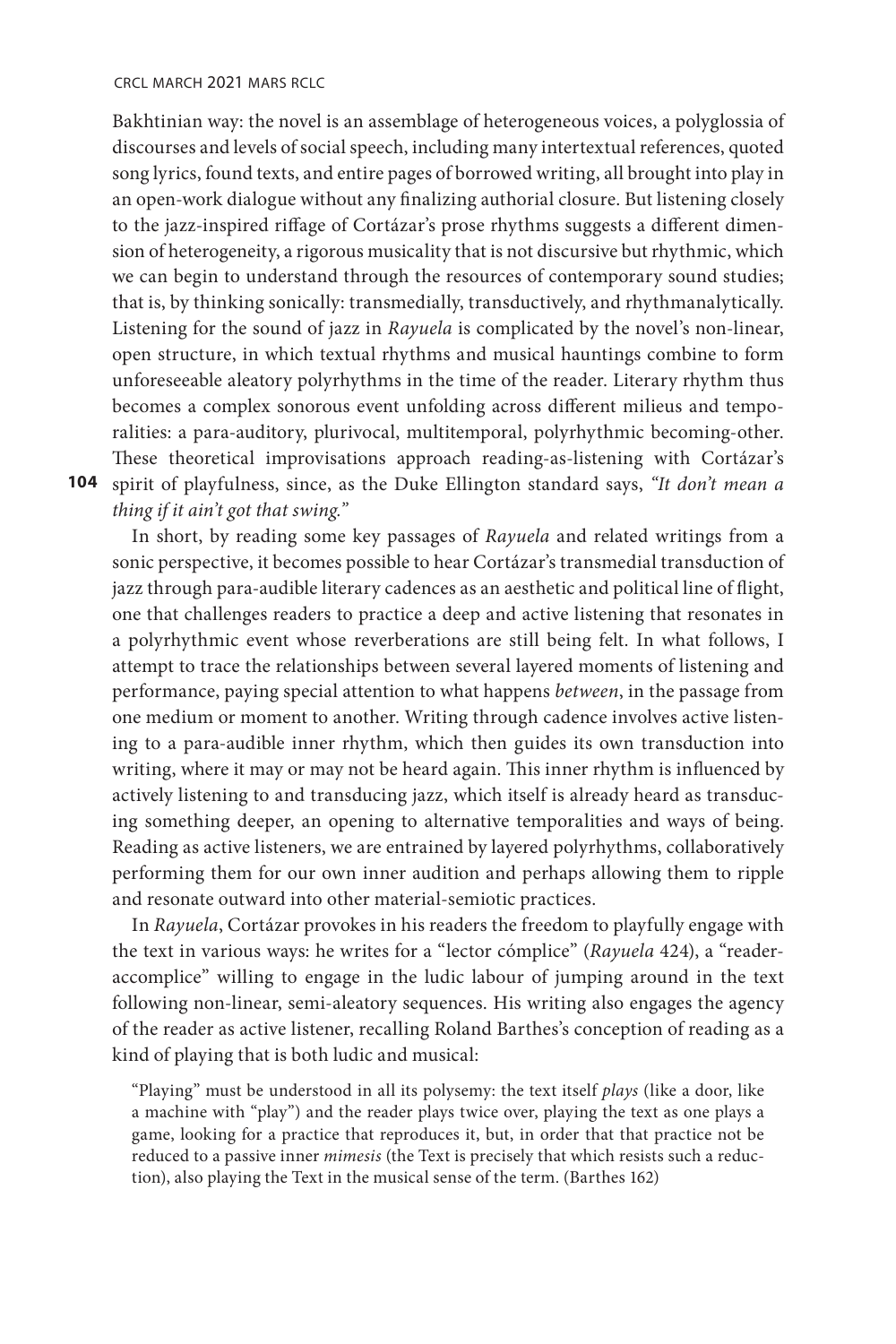This is not a matter of straightforward imitation of music; as active readers, Barthes suggests, we become practical collaborators and co-authors of the "musical score" of the text (163). To do this effectively, however, we need a reading strategy that catches the beat of the many heterogeneous rhythms interlacing in the text and its context(s): reading as transductive process and embodied polyrhythmia. How do we attune our inner hearing to the layers of transduced rhythms conditioning writing and reading? And what is the role of improvisation in this playing?

## "I Swing; Therefore I Am": Para-Audible Cadence for the Internal Ear

In a 1980 lecture, Cortázar explains his conception of musicality in literature: "We read with our eyes," he says, "yet when it's prose that we can characterize as musical, the internal ear captures it the same way we repeat melodies or whole pieces of music in our memory within the deepest silence" (*Literature Class* 126). Musical prose, as Cortázar conceives it, is "both auditory and internal at the same time": it involves writing under the sway of deep rhythms that can be "heard," consciously or otherwise, with the "internal ear" (*Literature Class* 126). It is not only transmedially thematic or imitative; that is, it is not just a matter of representing or describing music, as Cortázar often does, nor of imitating musical sounds with words: "I'm not talking about music as a literary topic," he says, "but rather about the fusion one finds in some literary works between writing and music, a certain musical line in the prose" (*Literature Class* 125). This is not a matter of mimicking musical sound, or trying to "obtain a musical effect by playing with the repetition of vowels, alliterations, or internal rhymes" (*Literature Class* 126). Rather, this musicality is "fundamentally rhythm more than melody or harmony" (*Literature Class* 128).

What is this rhythmic "musical line" that can be "heard" with the "internal ear"? Essentially non-thematic, non-imitative, and beyond manifest meaning, this rhythmic musicality can be heard in "a certain structure, a certain syntactic architecture, a certain articulation of words, a rhythm in the use of punctuation or separation into sections, a cadence that the reader's internal ear can recognize more or less clearly as a musical element" (*Literature Class* 126-27). He describes this kind of prose cadence as "*encantatoria*"-carrying the latent senses of chant, incantation, and enchantment (*Literature Class* 127)-and he distinguishes it from the explicit semantic content of the writing:

in addition to transmitting the message, the prose also conveys a series of atmospheres, auras, content that has nothing to do with the message itself but that enriches it, amplifies it, and often deepens it. (*Literature Class* 127)

Cadence, or *encantatoria*, is thus a somewhat paradoxical sonic phenomenon: a scarcely audible rhythm, an affective pulse that the writer seems to hear (where does

**105**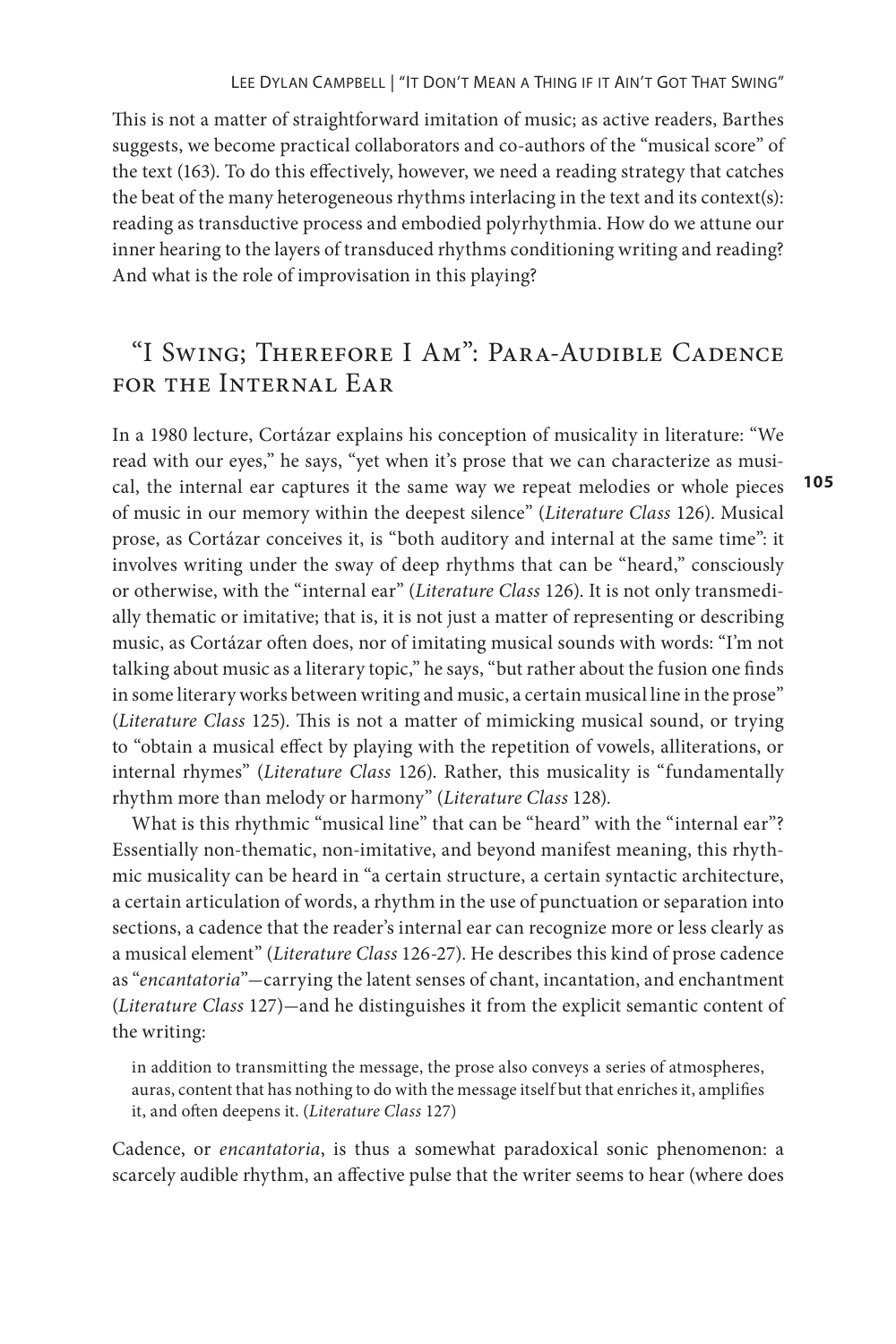it come from?) and attempts to carry over (transpose, translate, transduce?) into articulate prose, where it may almost be audible. We can hear this as an instance of what Seth Kim Cohen calls "non-cochlear sonic art." After Duchamp, art takes a conceptual turn, no longer limiting itself to aesthetic regard for the sensible properties of the artwork:

If a non-retinal visual art is liberated to ask questions that the eye alone cannot answer, then a non-cochlear sonic art appeals to exigencies out of earshot. But the eye and the ear are not denied or discarded. A conceptual sonic art would necessarily engage both the non-cochlear and the cochlear, and the constituting trace of each in the other. (Cohen xxi)

**106**  from transcendence to immanence? It is to this strange acoustic-textual space, this To read literature as conceptual sonic art presents an interpretive challenge: can we find textual traces of rhythms transduced from a source below the threshold of audibility, originally acousmatic (not linked to a locatable source) but now embodied in the prose forms that transmit them, perhaps catching them in the act of shifting medium or milieu of para-audible cadence, that we must attend if we wish to "hear" the influence of jazz on Cortázar's writing. To be clear, we first have to distinguish three moments: the inner hearing and transductive writing of cadence, the transmedial influence of jazz on this process, and the role of readers in actively listening to and performing this hybrid rhythm.

What, then, is the relationship between jazz and the para-auditory cadence of writing, and how does listening to music influence the rhythm of prose? Can we be more precise about the relationship between listening to music and a writing that already involves a kind of inner listening? Can we detect (in)audible traces of jazz in the improvisatory rhythms of Cortázar's prose? This seems both too easy, and next to impossible. If cadence is transduced from a virtual, non-hearable state into prose, and then further translated from Spanish into English, among other languages, it would seem tricky in the least to adduce definitive textual evidence of its existence. Before sounding out this problem through theories of transmediality, transduction, and rhythmanalysis, we can amplify our sense of cadence by reading a fictive passage that both describes and enacts this rhythmic process of creation. Chapter 82 of *Rayuela* consists of a note by the character Morelli, an experimental writer, who voices here what sounds like the author's own thought. Is there a cadence here to be heard, audibly or otherwise?

¿Por qué escribo esto? No tengo ideas claras, ni siquiera tengo ideas. Hay jirones, impulsos bloques, y todo busca una forma, entonces entra en juego el ritmo y yo escribo dentro de ese ritmo, escribo por él, movido por él y no por eso que llaman el pensamiento y que hace la prosa, literaria u otra. Hay primero una situación confusa, quo sólo puede definirse en la palabra; de ese penumbra parto, y si lo que quiero decir (si lo que quiere *decirse*) tiene suficiente fuerza, inmediatamente se inicia el *swing*, un balanceo rítmico que me saca a la superficie, lo ilumina todo, conjuga esa materia confusa y el que la padece en un tercera instancia clara y como fatal: la frase, el párrafo, la página, el capítulo, el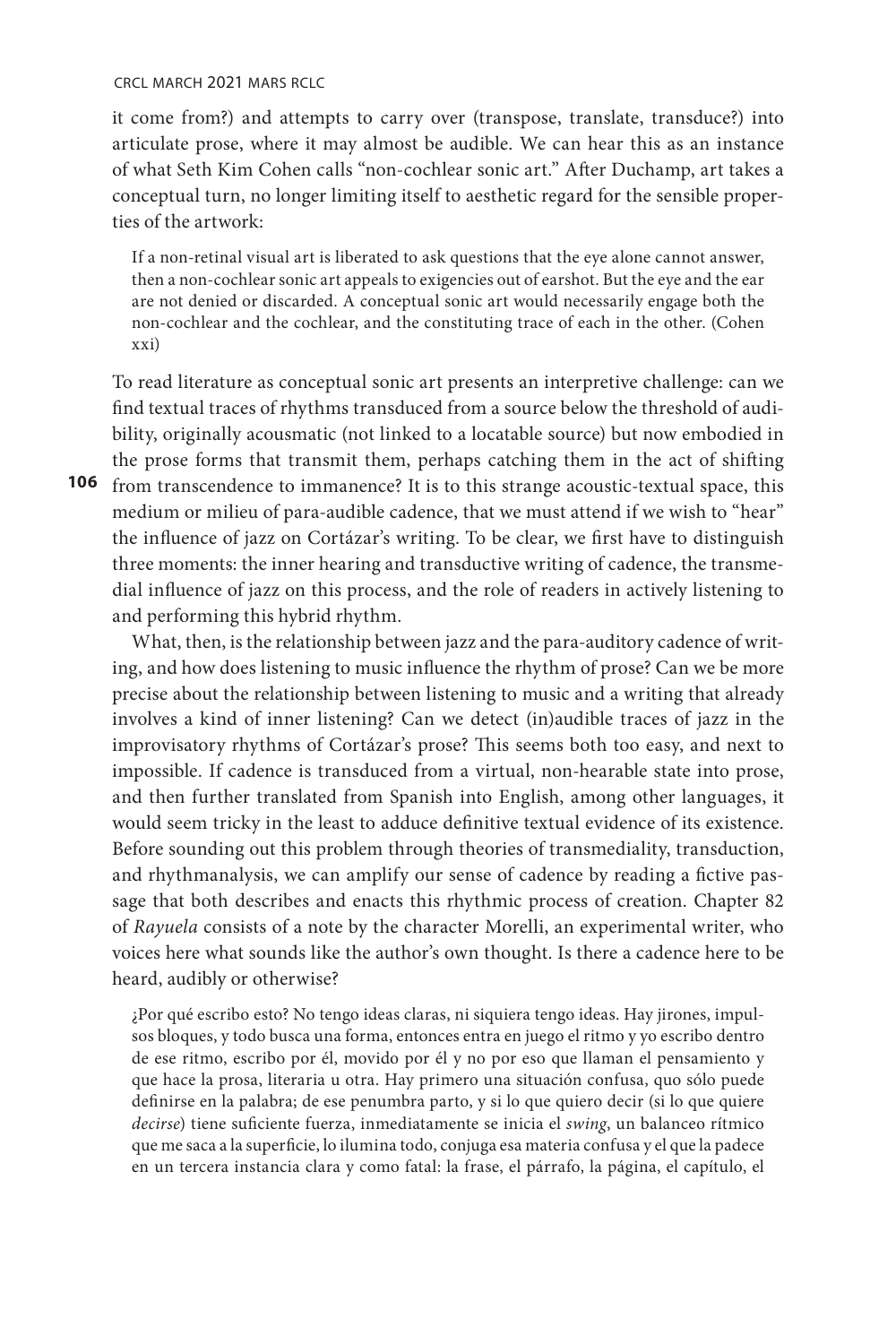libro. Ese balanceo, ese *swing* en el que se va informando la materia confusa, es para mí la única certidumbre de su necesidad, porque apenas cesa comprendo que no tengo ya nada que decir. Y también es la única recompensa de mi trabajo: sentir que lo que he escrito es como un lomo de gato bajo la caricia, con chispas y un arquearse cadencioso. Así por la escritura bajo al volcán, me acerco a las Madres, me conecto con el Centro-sea lo que sea. Escribir es dibujar mi mándala y a la vez recorrerlo, inventar la purificación purificándose; tarea de pobre shamán blanco con calzoncillos de nylon. (*Rayuela* 428)

Why am I writing this? I have no clear ideas, I do not even have ideas. There are tugs, impulses, blocks, and everything is looking for a form, then rhythm comes into play and I write within that rhythm, I write by it, moved by it and not by that thing they call thought and which turns out prose, literature, or what have you. First there is a confused situation, which can only be defined by words; I start out from this half-shadow and if what I mean (if what is *meant*) has sufficient strength, the *swing* begins at once, a rhythmic swaying that draws me to the surface, lights everything up, conjugates this confused material and the one who suffers it into a clear third somehow fateful level: sentence, paragraph, page, chapter, book. This swaying, this *swing* in which confused material goes about taking shape, is for me the only certainty of its necessity, because no sooner does it stop than I understand that I no longer have anything to say. And it is also the only reward for my work: to feel that what I have written is like the back of a cat as it is being petted, with sparks and an arching in cadence. In that way by writing I go down into the volcano, I approach the Mothers, I connect with the Center-whatever it may be. Writing is sketching my mandala and at the same time going through it, inventing purification by purifying one's self; the task of a poor white shaman in nylon socks. (*Hopscotch* 402)

This passage deepens the concept of cadence and begins to reveal its entanglement with jazz. Cadence is a "rhythmic swaying," a "*swing*." Italicized and in English in the original, the word *swing* clearly links Morelli's ruminations to jazz; and as the Duke Ellington standard quoted in Chapter 16 suggests, *It don't mean a thing if it ain't got that swing.* This swinging cadence is evidently a central feature of Cortázar's creative process. He speaks in his literature class of his "adherence to a kind of pulse, a beat I feel as I write and that makes the sentences comes to me as if in a swinging motion, in an absolutely implacable motion against which I am powerless" (*Literature Class*  128). Cadence is a form-giving impulse that is causally, temporally, and logically prior to whatever meanings can be made to emerge; it is the affective current bearing language on its surface. Cadence is a passion, a transpersonal flow that catches up the writer in its tumble: the writer is its instrument; the "I" is not the true origin or guarantor of meaning-note that Morelli stresses "lo que quiere *decirse*" (what is *meant*) over "lo que quiero *decir*" (what I *mean*). And as Horacio says to himself, "*Swing, ergo soy*" (*Rayuela* 78). *I swing; therefore I am*: movement precedes identity, process precedes substance. Morelli's note performs the very swinging movement that it describes: there is a rhythmic interplay of phrasing, imagery, and ideas that proceeds through small repetitions and shifting tempos, in an insistent yet spontaneously swerving way, toward its conclusion. All of the key technical elements of cadence are in play in this short take: structure, syntactic architecture, use of punctuation, the form of a section, like a jazz solo, where elusive rhythm is the underlying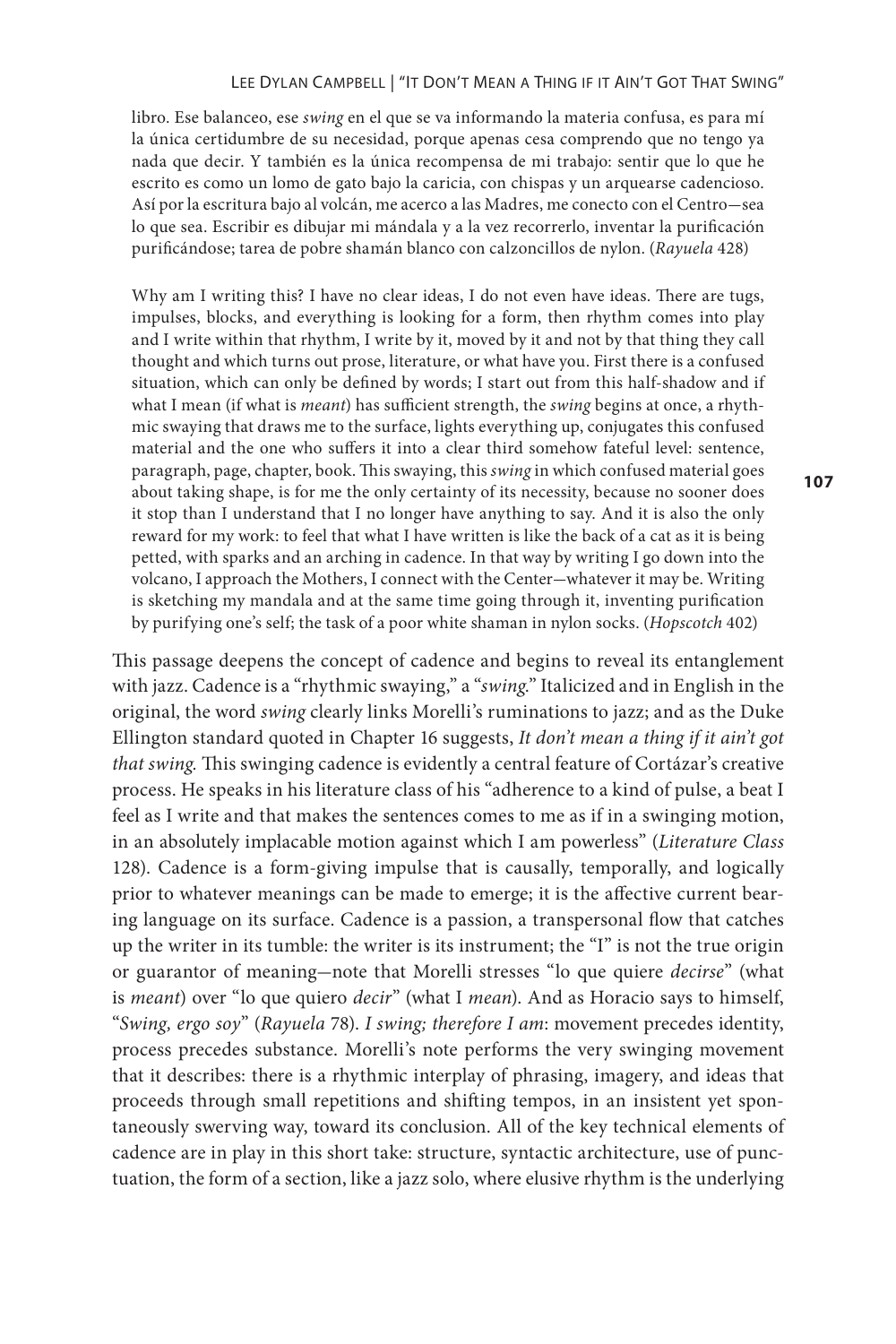matrix of improvisation.

# Transmedial Takes: Improvisation and Its **DISCONTENTS**

**108**  So, although we should not necessarily expect Cortázar's prose to sound somehow Tuning into Cortázar's jazzified rhythms is partly a matter of intermedial interpretation, which may be enhanced by actually listening to the music in question; yet, Cortázar does not try to directly mimic the sounds of music. Rather than imitation, his relationship with jazz is more like what Deleuze and Guattari call a *becoming*, a relational encounter: becoming-animal, becoming-woman, becoming-imperceptible... Becomings may sometimes employ outward mimicry as a means, but this is not essential. "Becoming is never imitating," they write, but rather the process of entering into "a deeper zone of proximity or indiscernibility" (Deleuze and Guattari 305). audibly "jazzy," all the better if it does.

How, then, does this "becoming-jazz" function for Cortázar? He speaks readily of the influence of music on his writing; "in reality I was born to be a musician," he says (*Literature Class* 130). When he began writing as a child, he was "looking for rhythms derived directly from music" (*Literature Class* 131), but as he matured he shifted toward another mode of musicality. His early influences included opera, symphonic music, chamber music, popular music, folk music, and the inevitable tango, but it was his discovery of jazz that had a decisive effect on his writing:

Jazz had an enormous influence on me because I felt it contained an element that doesn't exist in music that is played from a score, from written music: it has the incredible freedom of constant improvisation […] The permanently creative aspect of jazz-that flow of such beautiful and endless invention-was a kind of lesson and example about literature for me: to give writing that freedom, too, that inventiveness, to not be stuck in what is stereotyped or just repeat the same scores and let them influence me, but to seek out new things at the risk of making mistakes. (*Literature Class* 132)

Jazz is here conceived as a set of transmedial aesthetic ideas and values, an underlying aesthetic attitude of improvisation, risk, freedom, invention, endless creativity: a refusal of repetition and an orientation toward novelty that is linked to an ethical project of bridging divides within humanity.

The tensions between emancipatory improvisation and nostalgic closure are central to Cortázar's jazz aesthetic. Cortázar published several essays on jazz, including reviews of concerts by Louis Armstrong and Thelonius Monk, and an elegy for Clifford Brown: "When I want to know what the shaman feels in the highest tree on the path, I listen once more to Clifford Brown, a wing-beat that rends the continuum, that invents an island of the absolute within disorder" (*Around the Day* 45). He also elaborates his conception of jazz improvisation through the idea of "the take," the practice of choosing a definitive version from successive studio recordings of singu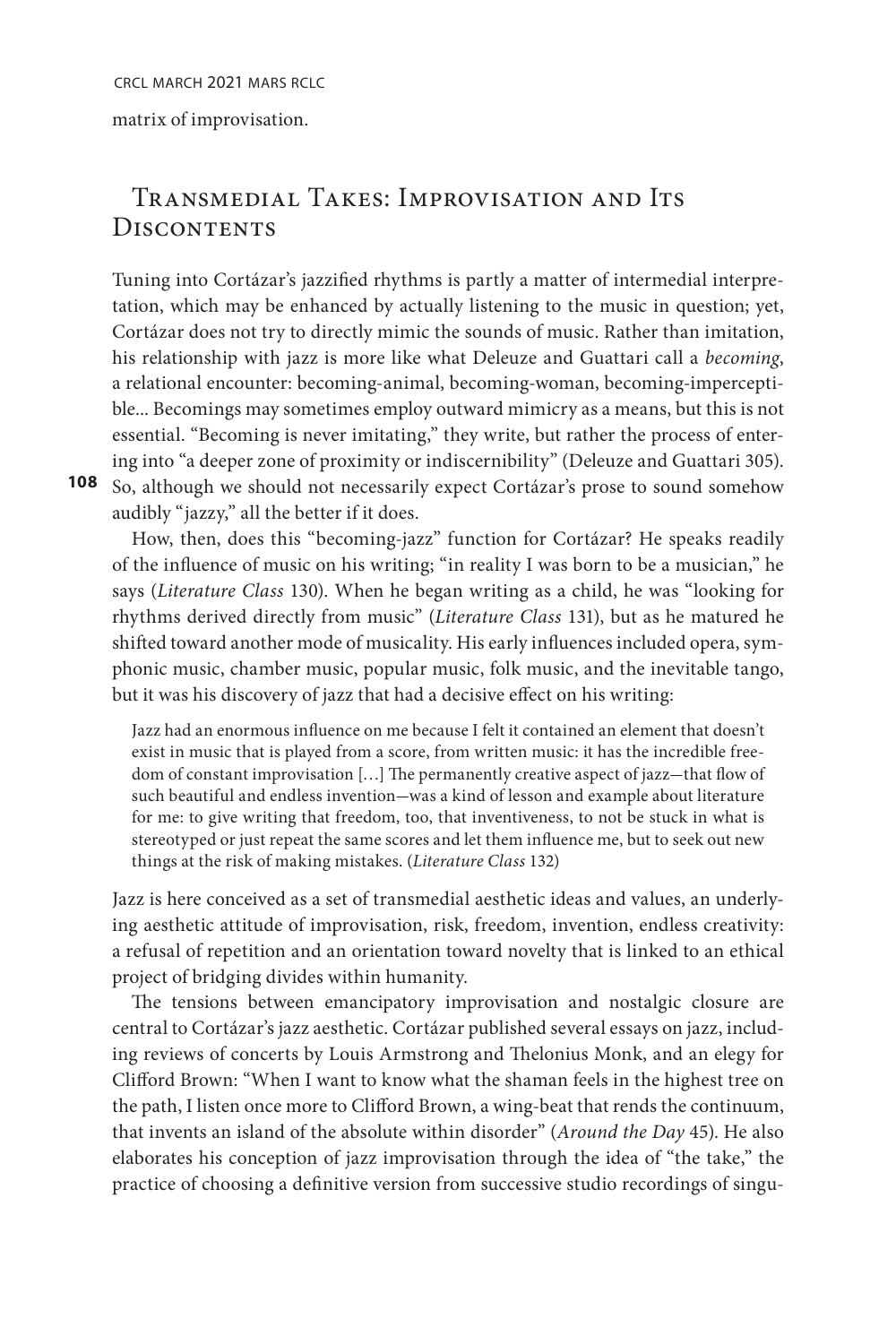lar improvised expression. The literary implications are suggestive:

The best literature is always a take; there is an implicit risk in its execution, a margin of danger that is the pleasure of the flight, of the love, carrying with it a tangible loss but also a total engagement that, on another level, lends the theatre its unparalleled imperfection faced with the perfection of film.

I don't want to write anything but takes. (*Around the Day* 136)

Each chapter of *Rayuela* is, in effect, a take: a brilliant but imperfect flight forward, an attempt to connect through cadences.

Critical approaches to the relations between writing and jazz tend to emphasize the tensions between (dynamic) improvisation and (static) forms of inscription such as musical score, recording, and literature itself: the event of live performance versus its freezing in reproducible and hence commodifiable form; the openness of music versus the closure of language. As John Corbett puts it, "Improvising is not about going back to a lost land, but looking for lands yet undiscovered" (232). Cortázar's quasi-shamanic search for origins seems to contain a contradiction: is he attempting to take flight by returning to the beginning? Nicholas Roberts argues that Cortázar's emancipatory conception of jazz is ultimately self-defeating, since improvisation is fated to reinscription in the dualistic structures of language and logic which divide humankind. He claims that "Cortázar's own texts undermine the ultimate claims made in them for jazz" (Roberts 738), which "are shown to be inextricably linked not just to the impossibility of escaping iterability and representation, but also to a determined move back towards linguistic processes and structures" (742). To my ears, this is a false solution of a tension that Cortázar never resolves. Roberts's pessimistic conclusion remains at the level of conventional literary mimesis, missing how affective musicality transmits an impulse of creative liberation. Corbett gets us closer to a viable theory of reading-as-listening when he notes that "Improvisation is music to be played […] it requires a different kind of listening in which the listener is active, a participant observer of sorts, much like the writerly reader, the "writing aloud" reader that Barthes idealizes" (233). It is perhaps the involvement of the improvising reader that ultimately liberates the text from any premature apophenic closure.

Cortázar has an idiosyncratic approach, but he is not alone in his efforts to musicalize literature through rhythm. Recent works by theorists of transmediality have shown that the musicalization of literature is a recurring tendency in modern literature. In an informative study of the role of music in the writing of Virginia Woolf, Elicia Clements emphasizes Woolf's claim that she wrote "to a rhythm and not to a plot" (Clements 190). For Clements, Woolf's musicality is an instance of what Walter Pater called the *anders-streben*, or other-striving, of art: the tendency of arts to press against their boundaries; quoting Pater, "*all art constantly aspires toward the condition of music*" (Clements 106). More recently, Werner Wolf has argued that the musicalization of literature may be thematic, imitative, or both at once. As Clements expands the idea, "Within *intermedial reference*, interart links are typically made either *thematically* (through representations of music, for example) and/or *mimeti-*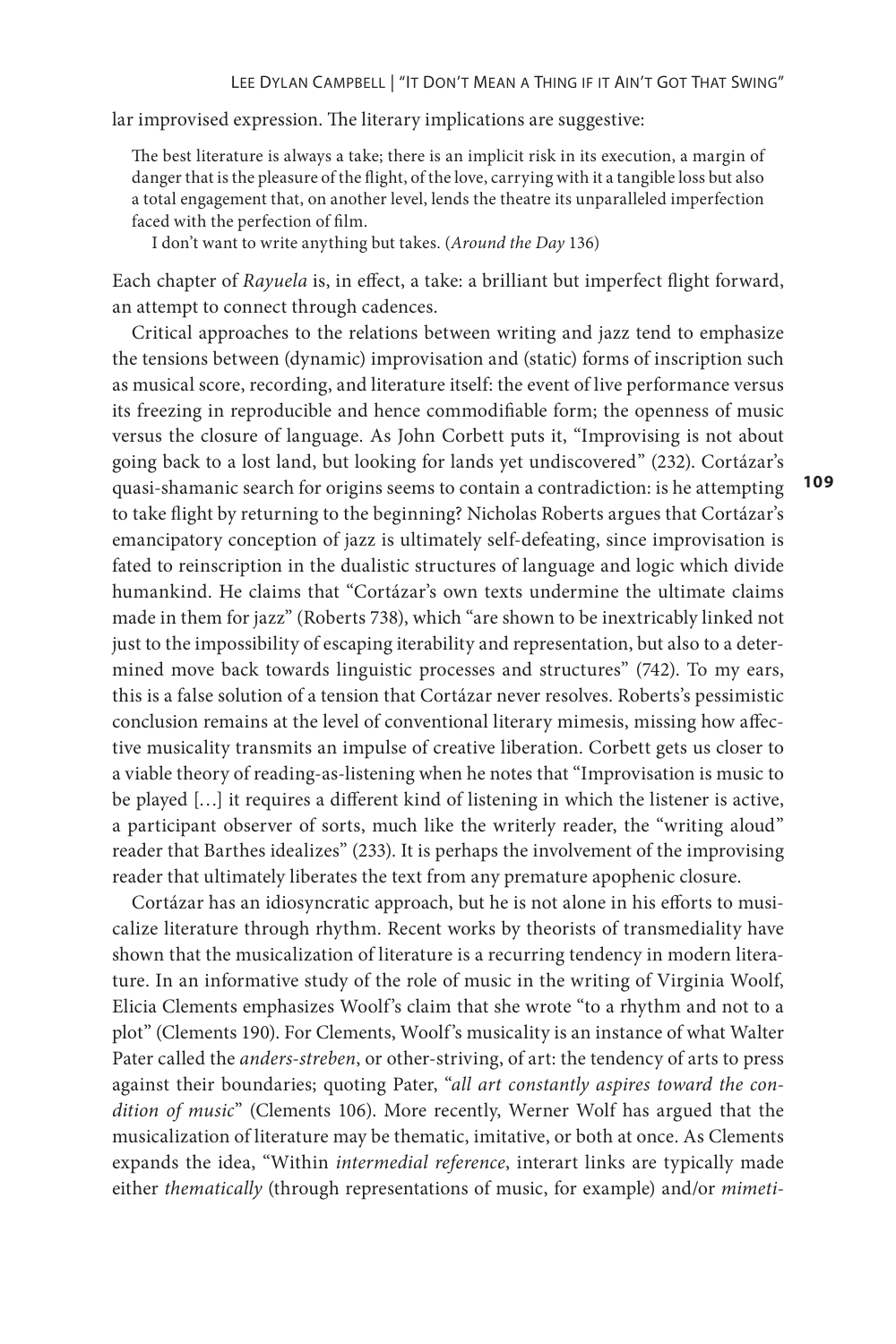*cally* (through analogous imitations of musical properties" (Clements 191). In her analysis of *The Waves*, Clements finds that Woolf integrated thematization, imitation of musical sound in language (word music), and an overarching "structural analogy" with Beethoven's *String Quartet in B-flat Major, Opus 130* (191). This schema of intermedial reference helps to contextualize *Rayuela*, yet it only partly describes what Cortázar is up to. His conception of cadence goes beyond reference toward resonance, exploring a different kind of musicality that is native to writing but influenced by an aesthetic attitude/rhythm strategy transposed from jazz. Taking inspiration from jazz is very different from modelling a novel on a symphony. For Woolf, the rigorous structure of a Beethoven opus functions as a kind of scaffolding: measured, intentional, intellectual, Apollonian, and formal. Jazz, however, is perhaps the least formalist kind of music-its distinguishing feature is the paradoxical attempt to take flight from the enabling formal constraints of conventional song structure-and Cortázar's use of it is improvisatory, intuitive, non-rational, Dionysian, and affective.

**110**  Cortázar's method is closer to that of the Canadian poet Dennis Lee, who describes his poetic process in strikingly similar terms: "Most of my time as a poet is spent listening into a luminous tumble, a sort of taut cascade. I call it 'cadence,'" he writes; "I speak of hearing cadence, but the sensation isn't auditory" (3). The practice of transcribing para-audible rhythms is an underappreciated literary phenomenon, and this initial thought sets the stage for the question of how actual music, lived rhythms, can influence writing at a deep level, and how it can be heard.

## Transductive Encantations: Playing, Listening, WRITING, READING

To follow Cortázar in understanding how writing can be musical in a way that is not only referential but unfolds at the level of deep rhythm, I propose to introduce the concept of *transduction*. Thinking about literary musicalization transductively recognizes that there may be several phases of sound production and reception folded into a text that already possesses its own emergent musicality, which, I speculate along with Cortázar, has itself been transduced from a rhythmic substrate just beyond (inner) earshot. It is a way of thinking the interplay of materiality and meaning that seems crucial for understanding the apparent transfer of sound between different media, and the manifold sonorous hyper-object that results. In its primary sound-engineering sense, "[t]ransduction names how sound changes as it traverses media, as it undergoes changes in its energetic substrate" (Helmreich 222), and the concept of transduction makes it possible "to theorize what it means to encounter sound as an unfolding event" (Helmreich 222-23). With Jonathan Sterne, the concept of transduction shifts its focus from sound production to reception, highlighting the role of active listening in the process of intermedial transmission. Transducers are "cultural artifacts" (Sterne 22) that actively shape what they transmit, blending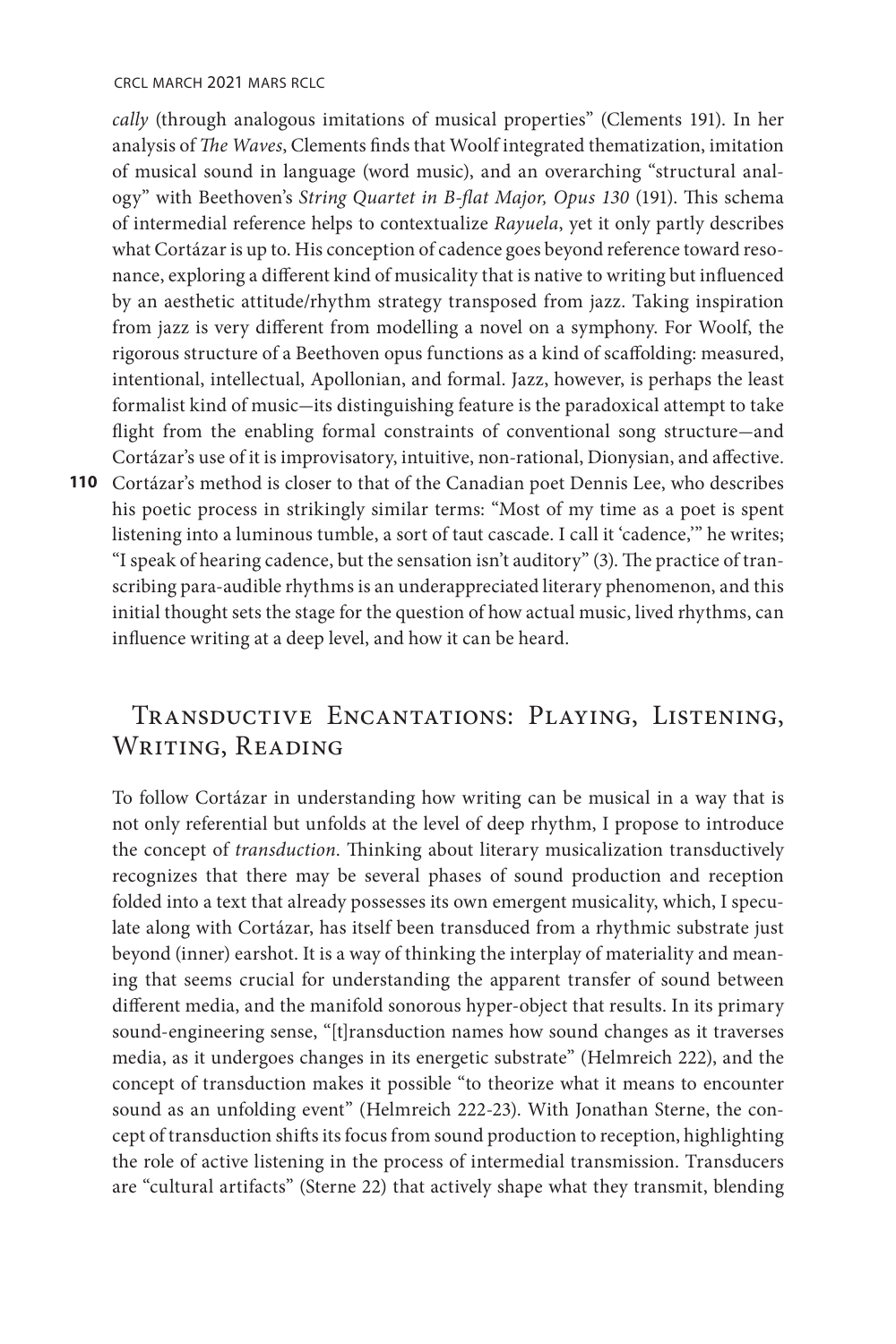meaning and materiality. Transduction in its technological guise summons a sense of "unmediated auditory presence," but it is crucial to recognize that this impression of seamless transmission is a product of processes that can and should be analyzed (Helmreich 226).

Paradoxically, musical transduction seems to erase the trace of its constitutive process, a paradox that inheres in literary transduction as well. In his short text "For Listening Through Headphones," Cortázar describes the series of "movements, bridges, stages" (15) folded into the experience of listening to recorded music:

It begins with a Hungarian musician who invents, transmutes and communicates a sonic structure in the form of a string quartet. By means of sensory and esthetic mechanisms, and by the technique of its intelligible transcription, that structure is encoded on a piece of sheet music which one day will be read and selected by four instrumentalists; operating through the inverse process of creation, these musicians will transmute the signs of the score into sound. From that return to the original source, the path is projected forward; multiple physical phenomena born of violins and cellos will convert those musical signs into acoustic elements which will be captured by a microphone and transformed into electrical impulses; these in turn will be converted into mechanical vibrations which will be impressed on a phonographic plate from which will emerge the record that is now asleep on its shelf. For its part the record has been the object of a mechanical decoding, provoking vibrations from a diamond in its groove (which is the most prodigious moment on the material plane, the most inconceivable in nonscientific terms), and now an electronic system of translation of those impulses comes into play, its return to the field of sound by way of loudspeakers or headphones beyond which ears are waiting in their microphonic condition to communicate in turn the sonic signals to a central laboratory of which deep down we don't have the slightest useful idea, but which half an hour ago gave me the Béla Bartók quartet at the other vertiginous extreme of that trip which it occurs to hardly anyone to imagine while they listen to records as if it were the simplest thing in the world. (*Save Twilight* 15-17)

This transductive process covers its tracks, however, with music seeming to emerge from inside rather than outside: "the music doesn't come from the headphones, it's as if it surged out of my self, I'm my own listener/pure space where the rhythm runs" (*Save Twilight* 21). Similarly, "poetry is a word heard through invisible headphones as soon as the poem begins to work its spell [*encantamiento*]" (*Save Twilight* 21). Any trace of transduction is elided in the moment of poetic perception:

Its [the poem's] reason for coming into existence and for being turns it into the interiorization of an interiority, exactly like headphones, which eliminate the bridge from outside to inside and vice versa in order to create a state exclusively internal, the presence and experience of music which seems to come from the depths of the black cavern. (*Save Twilight* 23)

Channelling Rilke-"Orpheus sings! O towering tree in the ear!"-Cortázar concludes his analogy: "If material headphones let music arrive from within, the poem itself is a verbal headphone; its impulses pass from the printed words to the eyes and from there raise a mighty tree in the inward ear" (*Save Twilight* 23). Another constitutive tension: how does this seeming immediacy coexist with the critical analysis of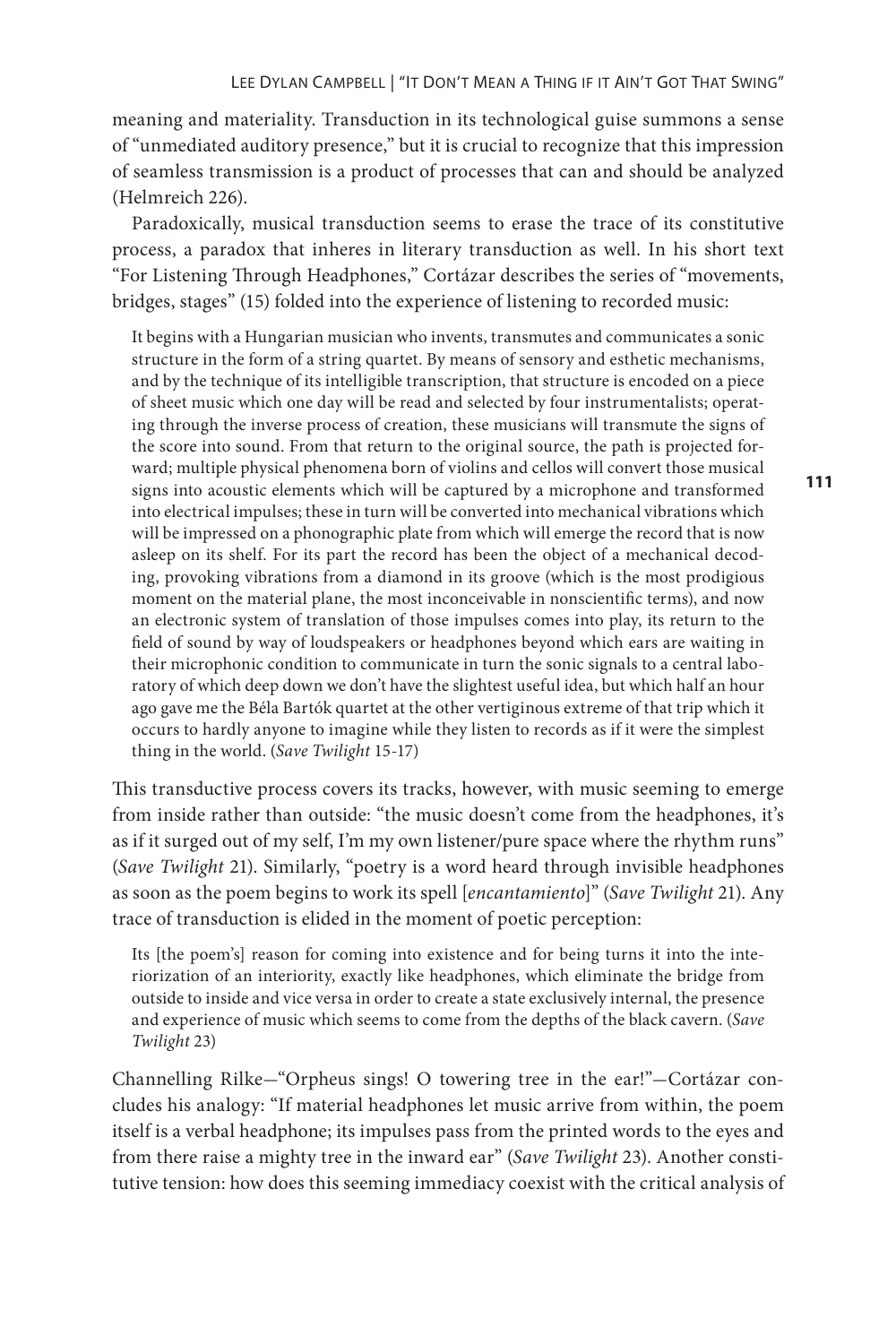the transductive mediation? Can active listening attend simultaneously to process and product? How can listening entertain an ethical relation with otherness when it appropriates music to the self?

**112**  tually form an assemblage with concepts transduced from sound studies, here, in We can listen for this transductive process in Cortázar's fiction as well, expanding it to bridge the moment of listening and the moment of writing. In listening to the jazzified encantations of *Rayuela*, we are hearing an unfolding sonic event that has already traversed several material, energetic, and semiotic substrates. The transduction of audible musical sounds begins when Louis Armstrong, for example, blows air through a trumpet into a microphone, which is recorded to magnetic tape, transformed into linear vibrations etched into the grooves of a master record, and eventually pressed into a run of vinyl discs, one of which no doubt finds its way to Cortázar's apartment in Paris, where he spins the *Yellow Dog Blues* and imagines a group of characters philosophically riffing on it… and this then makes its way through several drafts and aleatory textual arrangements into print… and will even-

theory, where it may or may not be heard clearly….

Transduction is also a way of grasping the transmission of affects and thoughts, creative impulses and problems, between different media, situations, or levels of reality; bridging between sensation and concept, for instance: "to think transductively is to mediate between different orders, to place heterogeneous realities in contact, and to become something different" (Mackenzie 18). Unlike the heterogeneity of discourses dialogized within the novel, which clamor and interact upon the same plane, the transduction of music into writing creates passages between irreducibly different dimensions. Brian Massumi's "transductive approach" (xiv) to aesthetics takes the process a step further, making a path for thought to traverse disparate modes of expression:

The problems that are creatively geared into by the artistic practice, and condition its process […] are transduced into philosophic problems entering into the constitution of a new philosophic expression […] one process inventively takes on the problematic curves of another's incipient gestures. Through this transductive relation, philosophic writing becomes a kind of ventriloquism, in which it is not always certain which one is speaking. (Massumi xii)

This movement is at stake here, as well; thinking with Cortázar, the concept of cadence begins to resonate within an assemblage that is not entirely foreseeable.

### Bridging Divides: Rhythm and Resistance

If the transductive process works, it may entrain both writer and readers to some kind of rhythmic memory, but whose memory? Is it individual or collective? The polyrhythmic quality of literary experience does not automatically synchronize differences: otherness persists, insists. Not all music is equally amenable to transduc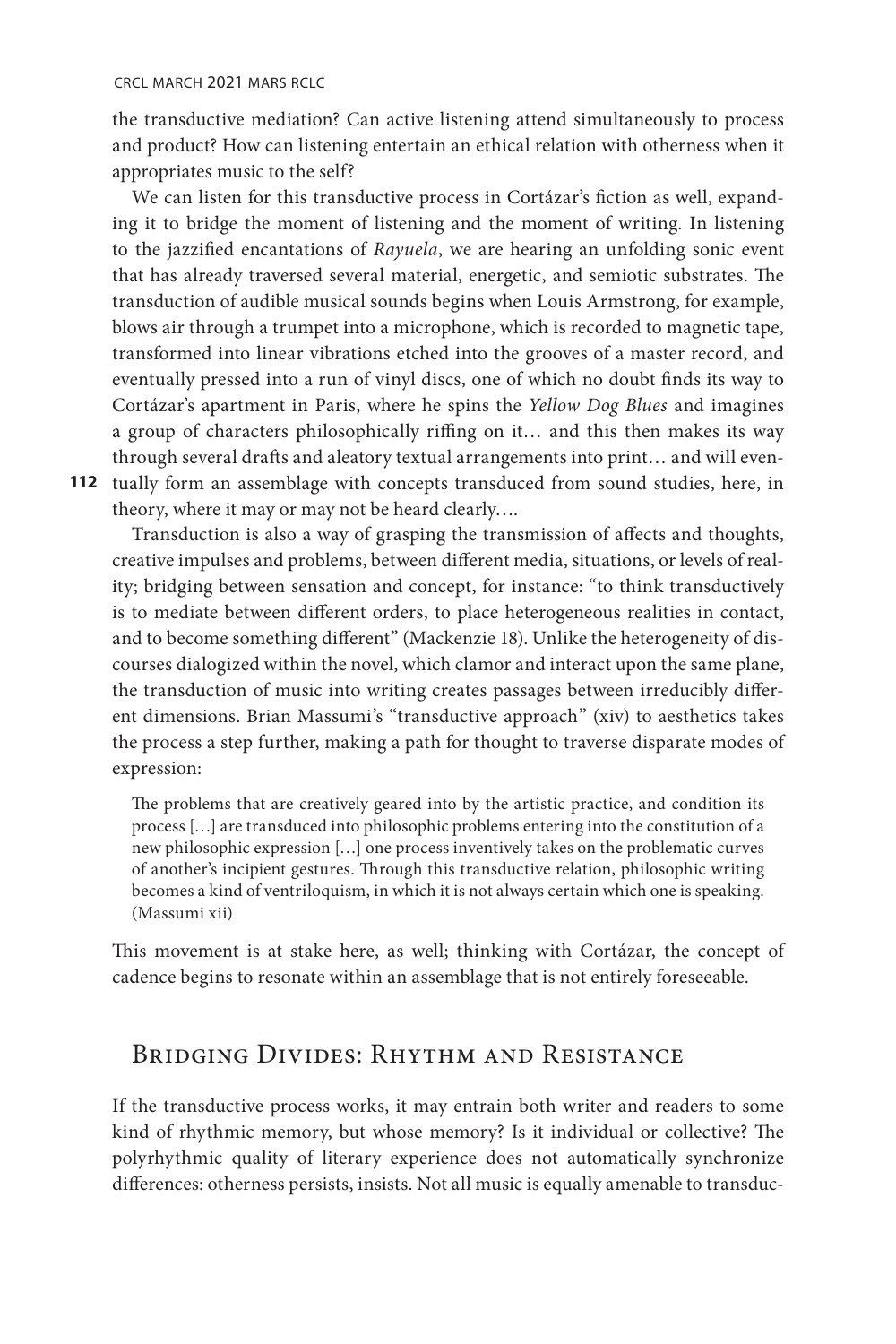tion: some sounds *resist*. We need to think transduction along with resistance in both material-semiotic and political senses.

For Cortázar, one of the main functions of cadence is to connect with readers in a liminal, almost subconscious way. Such rhythms, he says, "establish a special connection that the reader might not perceive but is awakening in him that same, perhaps, ancestral thing, that same sense of rhythm we all have, which makes us accept certain movements, certain forces, and certain beats" (*Literature Class* 129). Exploring the idea of ancestral rhythms would require a dive into the deep-time perspective of ethnomusicology and evolutionary musicology, which, unfortunately, we will not be able to pursue here. But the confidence that these rhythms can be communicated or be the medium of communication is crucial; cadence can be a bridge. We can theorize the process of bridging via transduced rhythm as a kind of non-synchronous *entrainment*, "the process by which independent rhythmical systems interact with each other" (Clayton 49), or *beat induction*, when one rhythmic body dominates another. The literary text would thus become the locus of an assemblage of resonating bodies entrained to one another across time and space.

To think this through, we can turn to Henri Lefebvre's conception of *rhythmanalysis*, which brings to literary experience a renewed appreciation of complex embodiment. The rhythmanalyst listens to the world, to its noises, murmurs, and silences: "He listens-and first to his body; he learns rhythm from it, in order consequently to appreciate external rhythms" (Lefebvre 29). Rhythms may be logogenic or pathogenic (68), Apollonian or Dionysian (71), dominating or dominated (27), but they always return to bodies and to relations of eurhythmia, arrhythmia, and polyrhythmia. The scope is expansive: "The crowd is a body, the body is a crowd" (51). But the body has historically been suppressed in Western music, and only in recent times has it begun to assert its rhythmic authority once more, with jazz in the avant garde: "The body and its rhythms remain no less a resource for music: the site towards which creation returns through strange detours (jazz, etc.)" (75). A manifold text like *Hopscotch* produces a polyrhythm, and as Lefebvre emphasizes, "Polyrhythmia analyses itself" (25). Reading as deep listening therefore implies a mode of analysis that brings into play a multitude of rhythms and a tracing of their transductive processes. From this perspective, the text itself is a resonant, vibratory body, open to improvised play. Similarly, for Jacques Attali, improvisation is "related to the rediscovery and blossoming of the body […] it plugs music into the noises of life and the body, whose movement it fuels. It is thus laden with risk, disquieting, an unstable challenging, and anarchic and ominous festival, like a Carnival with an unpredictable outcome" (142).

Rhythmic attunement is a deep principle for Cortázar. Unexpectedly, Lefebvre gives Cortázar a prominent place in his previsionary portrait of the rhythmanalyst. "Amongst the myriads of texts and quotations on rhythm, one stands out as highly singular" (34), he writes, and proceeds to quote from Cortázar's first published novel:

**113**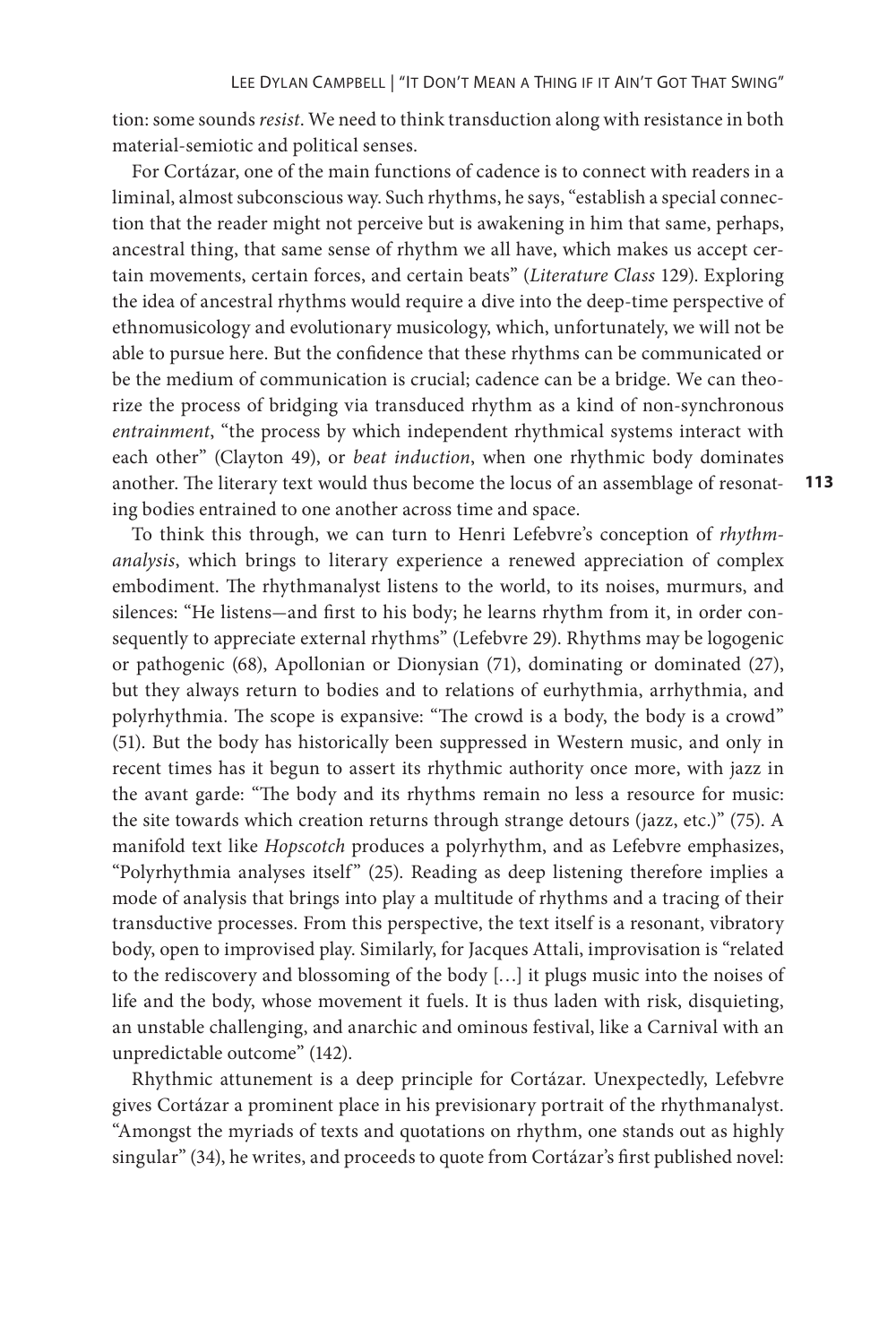"When we look at a constellation," said Persio, "we can see something like an assurance that the harmony and the rhythm uniting its stars (a rhythm which we impose, of course, but which we impose because something also happens there which determines this harmony) is more profound, more substantial than the isolated existence of any one of its stars." (*The Winners* 39)1

Lefebvre comments that "Cortázar's text, extreme in its (intentional) naivety, describes an order there where there are only abysses, fabulous distortions and perhaps colossal forces in conflict" (34). There is a cosmic dimension to Cortázar's conception of rhythm; rhythmanalysis quickly takes us into deep metaphysical waters, and as Octavio Paz writes, in a text that Cortázar may have known, "Speech is a cluster of living beings, moved by rhythms like the rhythms that rule the stars and the planets" (40).

**114**  cadences in *Rayuela* is further complicated by the novel's non-linear, open struc-Ultimately, Cortázar's transmedial transduction of jazz into his own cadences makes the text into a para-audible resonant structure. Listening for encantatory ture, a selection of parts that can be assembled in many ways by different readers, or by the same readers in different times and places. Local rhythms at the sentence and chapter level combine to form unforeseeable aleatory polyrhythms. The virtual event of the text can then be conceived as a para-auditory, plurivocal, multitemporal, polyrhythmic becoming-other-a supremely unhearable multiplicity. *Rayuela*'s cadences oscillate between the time of listening, the time of writing, and the time of reading, giving rise to a virtual sonorous event. This resonating assemblage is not rooted to a particular place: like jazz, it is permanently migrant and interstitial, an unfolding experience, intensely ephemeral. Yet to listen deeply is to relink this rootless manifold sounding to its place or places of origin, or in other words to historicize its multilayered production.

Given that it seems possible to hear Cortázar's novel as a multilayered, resonant event, we need to ask after the conditions of audibility in the present, and to consider the disquieting possibility that this project might fail to be heard. Beyond the difficult transduction of para-audible cadence, the resonance of the text is further complicated by conditions of postcoloniality, race, exile, and translation across languages and temporalities. This calls for a kind of deep listening, within which we might ask whether or how Cortázar's transduction of jazz is faithful to its origins-the creative unfolding of the encounter with jazz-or indeed whether such translation is really possible without becoming a traducement, a betrayal of its source. Listening to Cortázar listen to jazz, can we truly hear what is there to be heard, or is our listening limited by conditions that might obstruct the faithful transduction of eurhythmic sound and deliver us instead into an arrhythmia? In the essay quoted earlier, Dennis Lee also suggests that the audibility of poetic cadences for the poets themselves may be obstructed, distorted by the conditions of coloniality, which can sever us from native cadences, or complicate our acceptance of rhythms that are not truly our own.

All translation is haunted by the spectre of traducement, and this is further com-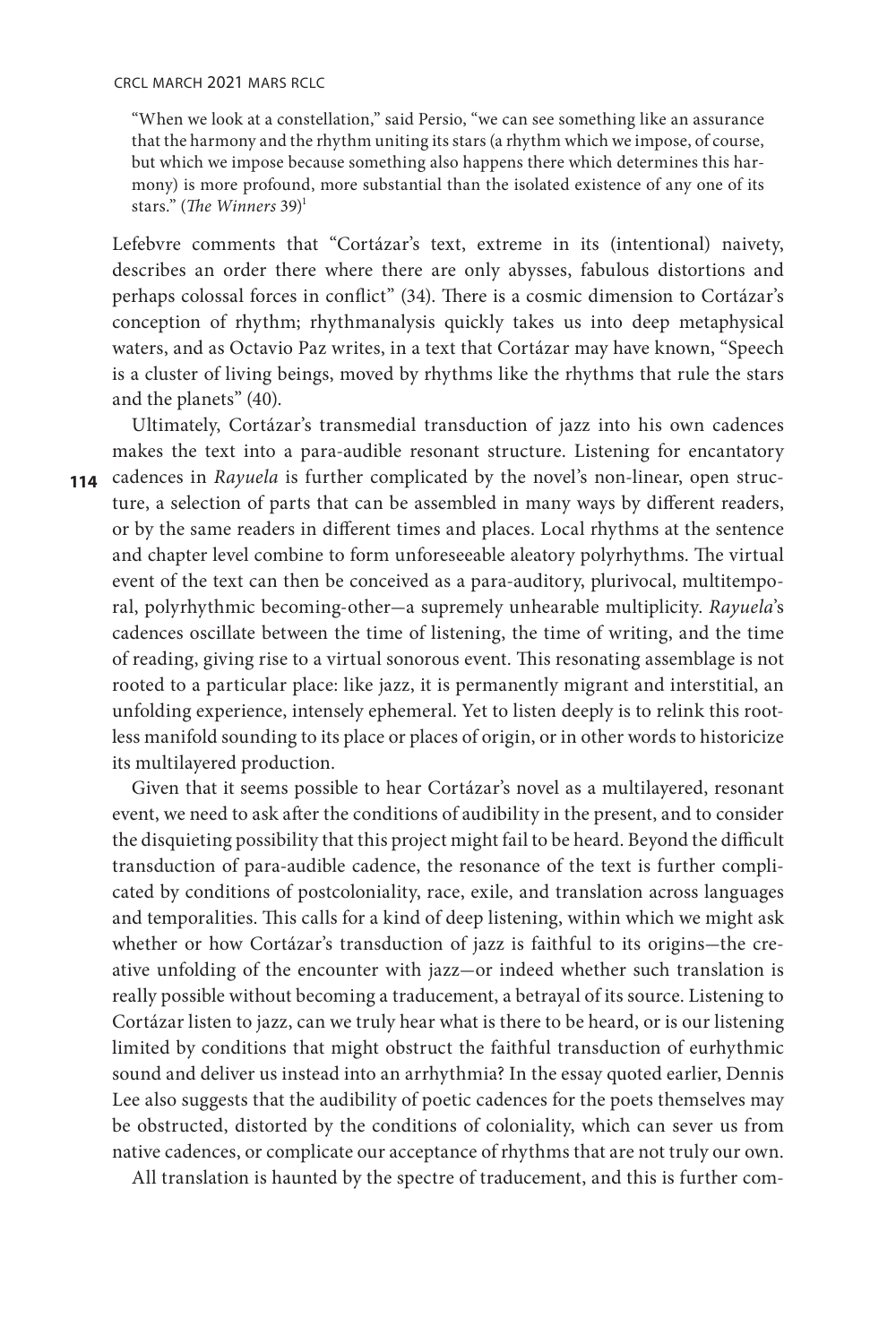plicated by the challenge of translating rhythms that flow below literal meaning. Supposing that hybridized ancestral cadences can indeed be transduced into writing, how can we be sure that they will be heard? For Cortázar, this is not only possible, but the very condition of possibility for his style of writing. Yet he is aware that cadence is not universally hearable or translatable. A translation may be very accurate at the level of semantic content, but if the translator fails to hear the rhythm the result will "[lack] that aura, that light, that deep sound, which isn't auditory but rather interior, and comes from a certain way of writing prose in Spanish" (*Literature Class* 130). Cadence may be difficult to translate; if we are able to "hear" it, it is reaching us across a relay of risky, lossy transformations. Cadence may be lost in translation, and if we miss it, it is because we are sensitive to "profound intuitions, irrational things" (*Literature Class* 129), and our sense of rhythm goes very deep:

The great pulsations of blood, of the flesh, of nature move outside the realm of the intellect, and there is no way to control them through logic. When the translator isn't receptive to that, has not been able to put in another language the equivalent to that pulse, that music, I have the impression that the story falls flat. (*Literature Class* 129-30)

Thus one of the immediate practical implications of listening for para-audible cadence is in the art of translation, and in the reading of translations: we need to tune our inner hearing not only to our own bodies and milieux but to unfamiliar rhythms.

Cortázar increasingly came to see literature as a way of bridging divides between people alienated from each other and from some forgotten common origin, and his conception of jazz plays a key role in this ethico-politico-aesthetic project. Cortázar's jazzification of prose is shaped by how he hears jazz, and if we listen in on a scene of listening, we find that he hears something that is not necessarily universally audible, but is instead shaped by his own specific mode of listening. His long story *El Perseguidor* (*The Pursuer*, 1963), completed immediately before *Rayuela*, follows a jazz musician called Johnny Carter, a fictionalization of Charlie Parker, who is searching for something beyond the limits of conformist life. This story is sometimes referred to as "*Rayuelita*," or "little *Hopscotch*," because of the similarities of theme and character it shares with its more ambitious sequel; Johnny Carter is a bridge toward Horacio Oliveira, the searching protagonist of *Rayuela*. In another meta-literary note, Morelli imagines literature as "a living bridge from man to man" (*Hopscotch* 396). Cortázar echoes Morelli's phrasing when he reflects later on *El Perseguidor* as a decisive turning point in his literary itinerary: "Living in that enormous solitude in Paris, it was as if I suddenly started to discover my fellow man in the figure of Johnny Carter: a black musician pursued by misfortune […] That first encounter with my fellow man [...] that first bridge built directly from one man to another" (*Literature Class 7*). Cortázar's ethical itinerary, his discovery of otherness, is thus explicitly linked to jazz, and his aesthetic line of flight is truly a becoming-other with, perhaps, universal emancipatory potential.

For Cortázar, jazz is the "only really universal music of the century […] something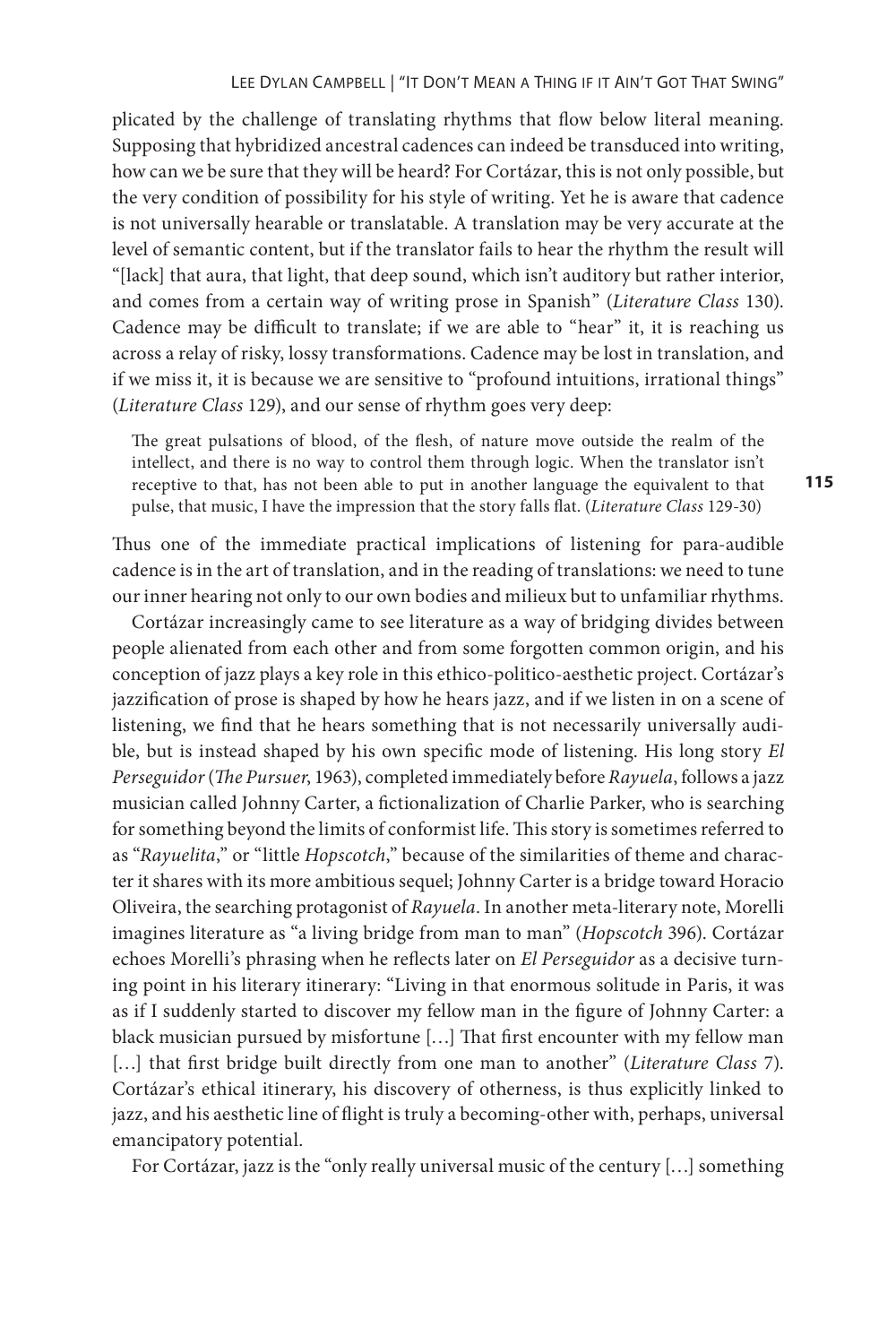that brought people closer together" (*Hopscotch* 69). Fittingly for an exile, Cortázar's jazz is music in flight: "jazz is like a bird who migrates or emigrates or immigrates or transmigrates, roadblock jumper, smuggler, something that runs and mixes in" (*Hopscotch* 70). He goes on to imagine the ubiquity of Louis Armstrong at the height of his international fame, playing all the cities of the world, and becoming like

una nube sin fronteras, un espía del aire y del agua, una forma arquetípica, algo de antes, de abajo, que reconcilia mexicanos con noruegos y rusos y españoles, los reincorpora al oscuro fuego central olvidado, torpe y mal y precariamente los devuelve a un origen traicionado, les señala que quizá había otros caminos y que el que tomaron no era el único y no era el mejor. (*Rayuela* 86)

a cloud without frontiers, a spy of air and water, an archetypal form, something from before, from below, that brings Mexicans together with Norwegians and Russians and Spaniards, brings them back into that obscure and forgotten central flame, clumsily and badly and precariously he delivers them back to a betrayed origin, he shows them that perhaps there have been other paths and that the path they took was maybe not the only one or the best one. (*Hopscotch* 70)

Is this there in the music for anyone to hear, or is it a case of active listening in the strong sense? The return to an obscured common origin and the opening up of alternative paths suggest the emancipatory potential of a listening otherwise, a way of accessing alternate temporalities and possibilities that could subvert the mendacious necessity of a single monolithic history. Cortázar's listening appears as a double fidelity, both to the music and to the alternate temporalities that it makes thinkable. Yet this fidelity is complicated by the insistence on jazz's transhistorical character, its seemingly placeless universality. Is something essential lost when we listen in this way?

Cultural difference is a critical condition of audibility. It must be acknowledged that jazz is essentially a product of Black American culture, which is inextricably entangled with resistance to racism, slavery, and colonialism, and the ongoing struggle for emancipation. Despite Cortázar's sincere and deep engagement with jazz, there is not much evidence that he has heard this history. If taken at face value, the feeling of universality he finds in Louis Armstrong or Duke Ellington and the sense of alternative temporal possibilities he hears in their music risk muting the embodied history that has shaped black music and culture. Nathaniel Mackey has shown that "white appropriation and commercialization of swing resulted in a music that was less improvisatory, less dependent upon the inventiveness of soloists" (60). If we hear Cortázar's cadences, and follow him in thinking of jazz and love as "agents of potency" and "lines of flight" (*Hopscotch* 72), we should also heed Mackey's call for attention to the "counter-tradition of marronage, divergence, flight, fugitive tilt" present in the Black literary tradition (68).

These improvisations around Cortázar's writing are sometimes portable: ideas travel, traverse fields far from their place of origin; and indeed, the possibility of such

**116**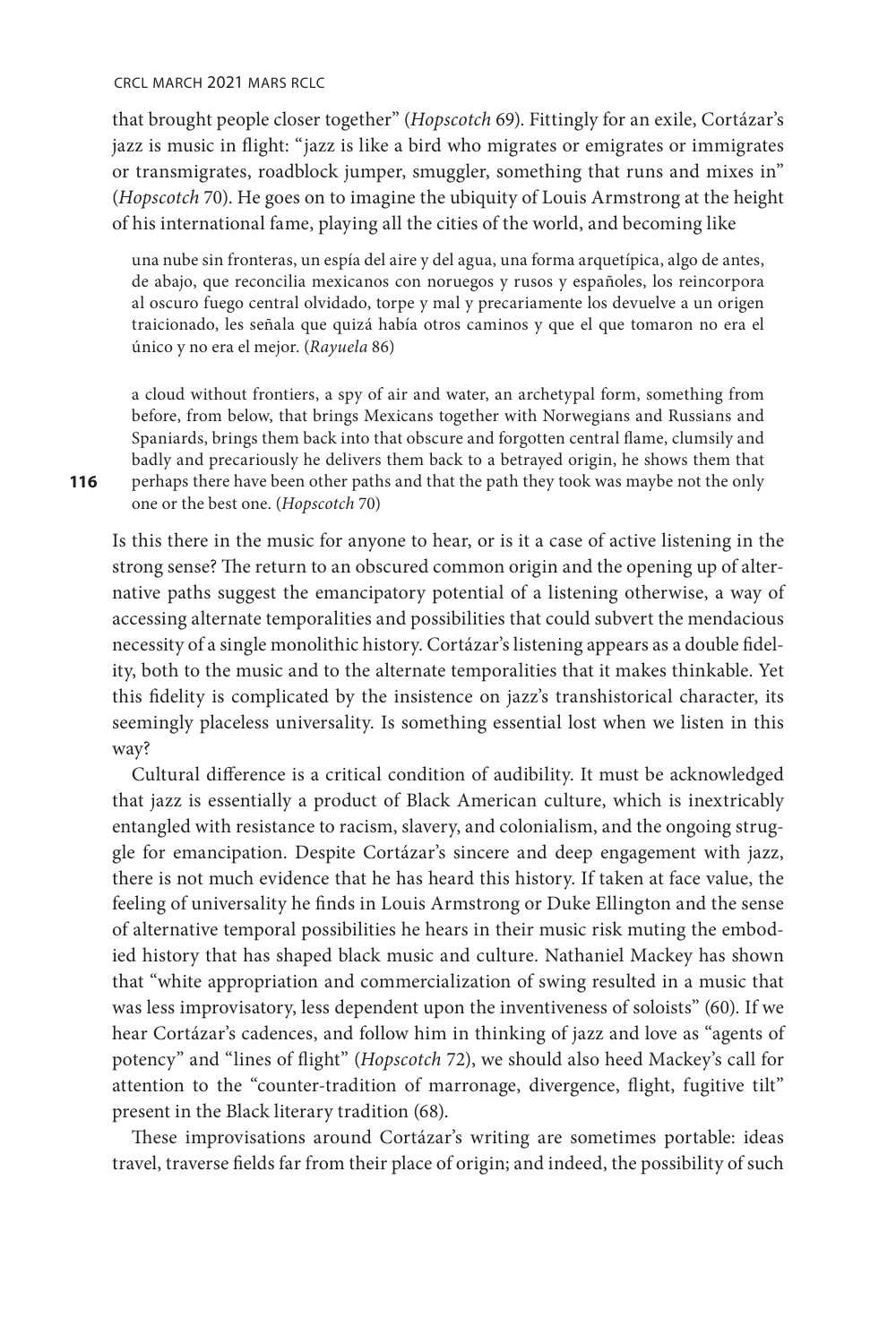metamorphic mobility is a key stake of this article. One such idea is that encantatory cadence manifests a kind of musicality that is not only transmedially transduced but emergent, native to literature, and that by listening carefully we may be able to hear something profound about human existence. To conclude, I suggest we cultivate a decolonial and antiracist deep listening that attends, inner ears open, to the crosscurrents of cadence and meaning at play in a text like *Rayuela*. In the ambiguity of active listening, we should listen carefully and attend to what our own conceptions and investments amplify or silence. Reading Cortázar sonically-transmedially, transductively, and rhythmanalytically-demonstrates that a novel can enact a complex sonorous event, which unfolds across different milieux, linking up polyrhythmically with unforeseeable beats of other times and places. The unfinalizable nature of the novel, and the inherently unpredictable quality brought into play by possible responses to its field of musical resonance, means that it remains open to re-audition.

#### **NOTE**

1. Ironically, the quotation as presented has been mangled in the process of relay translation from Cortázar's Spanish into French, and from French into English. Here I quote the familiar English translation of Elaine Kerrigan.

#### WORKS CITED

- Attali, Jacques. *Noise: The Political Economy of Music*. Translated by Brian Massumi, U of Minnesota P, 2017.
- Bakhtin, M.M. *The Dialogic Imagination*. Edited by Michael Holquist, translated by Caryl Emerson and Michael Holquist, U of Texas P, 1981.
- Barthes, Roland. "From Work to Text." *Image-Music-Text*. Translated by Stephen Heath, Hill and Wang, 1977, pp. 163-64.
- Clayton, Martin. "What Is Entrainment? Definition and Applications in Musical Research." *Empirical Musicology Review,* vol. 7, no. 1-2, 2012, pp. 49-56.
- Clements, Elicia. *Virginia Woolf: Music, Sound, Language*. U of Toronto P, 2019.
- Cohen, Seth Kim. *In the Blink of an Ear: Toward a Non-Cochlear Sonic Art*. Continuum, 2009.
- Corbett, John. "Ephemera Underscored: Writing Around Free Improvisation." *Jazz Among the Discourses*, edited by Krin Gabbard, Duke UP, 1995, pp. 271-42.
- Cortázar, Julio. *Around the Day in Eighty Worlds*. Translated by Thomas Christensen, North Point P, 1986.
- ---. *Hopscotch*. Translated by Gregory Rabassa, Pantheon Books, 1966.